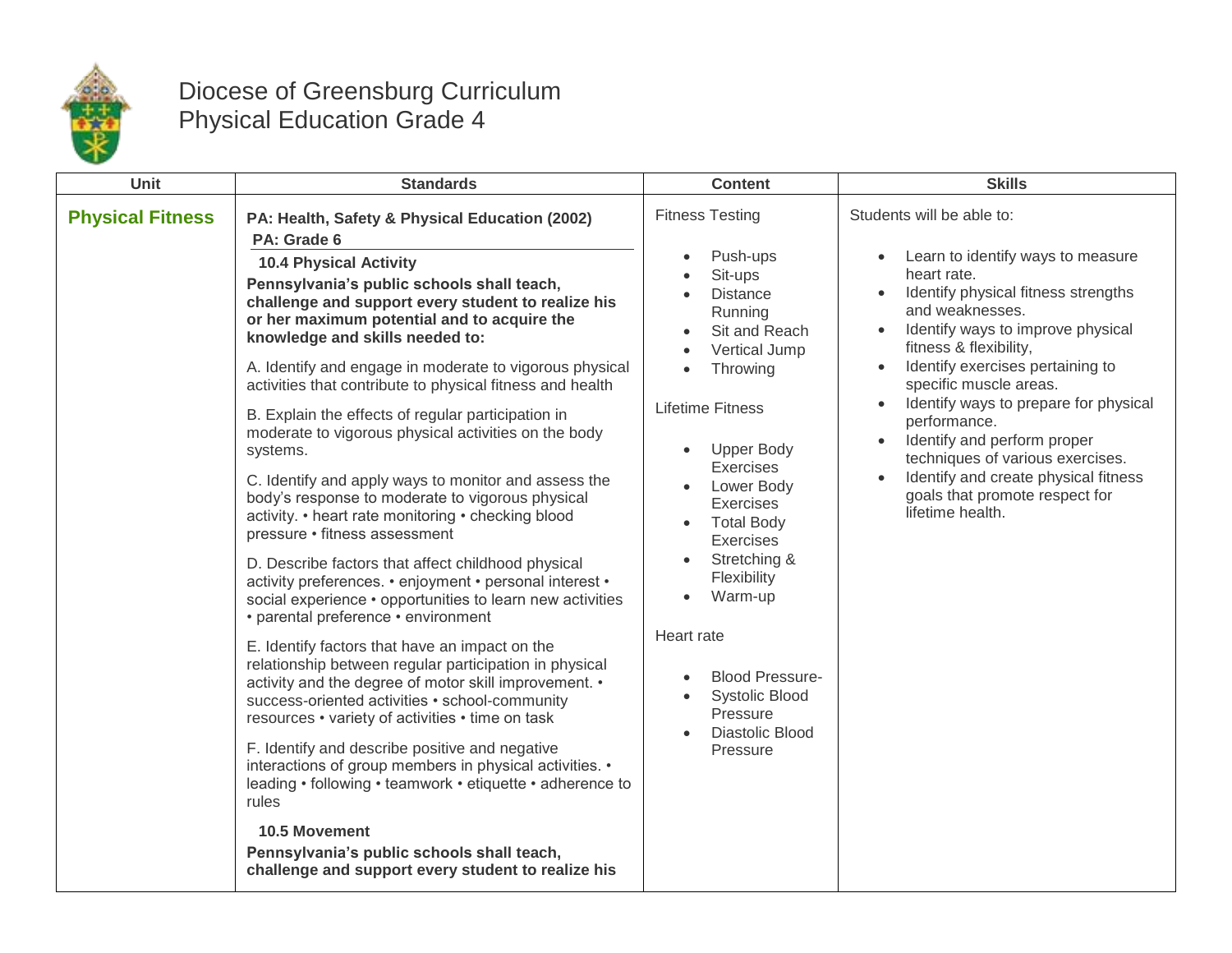| <b>Unit</b>                            | <b>Standards</b>                                                                                                                                                                                                                                                                                                                                                                                             | <b>Content</b>                                                                                                                                     | <b>Skills</b>                                                                                                                                                                                                                                                                                                                               |
|----------------------------------------|--------------------------------------------------------------------------------------------------------------------------------------------------------------------------------------------------------------------------------------------------------------------------------------------------------------------------------------------------------------------------------------------------------------|----------------------------------------------------------------------------------------------------------------------------------------------------|---------------------------------------------------------------------------------------------------------------------------------------------------------------------------------------------------------------------------------------------------------------------------------------------------------------------------------------------|
|                                        | or her maximum potential and to acquire the<br>knowledge and skills needed to:                                                                                                                                                                                                                                                                                                                               |                                                                                                                                                    |                                                                                                                                                                                                                                                                                                                                             |
|                                        | A. Explain and apply the basic movement skills and<br>concepts to create and perform movement sequences<br>and advanced skills.                                                                                                                                                                                                                                                                              |                                                                                                                                                    |                                                                                                                                                                                                                                                                                                                                             |
|                                        | B. Identify and apply the concepts of motor skill<br>development to a variety of basic skills. • transfer<br>between skills • selecting relevant cues • types of<br>feedback • movement efficiency • product<br>(outcome/result)                                                                                                                                                                             |                                                                                                                                                    |                                                                                                                                                                                                                                                                                                                                             |
|                                        | C. Describe the relationship between practice and skill<br>development.                                                                                                                                                                                                                                                                                                                                      |                                                                                                                                                    |                                                                                                                                                                                                                                                                                                                                             |
|                                        | D. Describe and apply the principles of exercise to the<br>components of health-related and skill-related fitness. •<br>cardiorespiratory endurance • muscular strength •<br>muscular endurance • flexibility • body composition                                                                                                                                                                             |                                                                                                                                                    |                                                                                                                                                                                                                                                                                                                                             |
|                                        | E. Identify and use scientific principles that affect basic<br>movement and skills using appropriate vocabulary. •<br>Newton's Laws of Motion • application of force •<br>static/dynamic balance • levers • flight                                                                                                                                                                                           |                                                                                                                                                    |                                                                                                                                                                                                                                                                                                                                             |
|                                        | F. Identify and apply game strategies to basic games<br>and physical activities. • give and go • one on one •<br>peer communication                                                                                                                                                                                                                                                                          |                                                                                                                                                    |                                                                                                                                                                                                                                                                                                                                             |
|                                        | Copyright © 2015 Commonwealth of Pennsylvania. All<br><b>Rights Reserved</b>                                                                                                                                                                                                                                                                                                                                 |                                                                                                                                                    |                                                                                                                                                                                                                                                                                                                                             |
| <b>Individual</b><br><b>Activities</b> | PA: Health, Safety & Physical Education (2002)<br>PA: Grade 6<br><b>10.4 Physical Activity</b><br>Pennsylvania's public schools shall teach,<br>challenge and support every student to realize his<br>or her maximum potential and to acquire the<br>knowledge and skills needed to:<br>A. Identify and engage in moderate to vigorous physical<br>activities that contribute to physical fitness and health | Gymnastics<br>Dance<br>Track & Field<br><b>Badminton</b><br>Pickleball<br>Jump Rope<br>Juggling<br>Cup stacking<br>Rules of games<br>Sportsmanship | The students will be able to:<br>Demonstrate creative movement<br>Explore ways that physical activities<br>can be used for self-expression<br>Perform proper body movements for<br>gymnastics while following specific<br>safety instructions<br>Identify body awareness<br>Collaborate with classmates<br>creatively in physical education |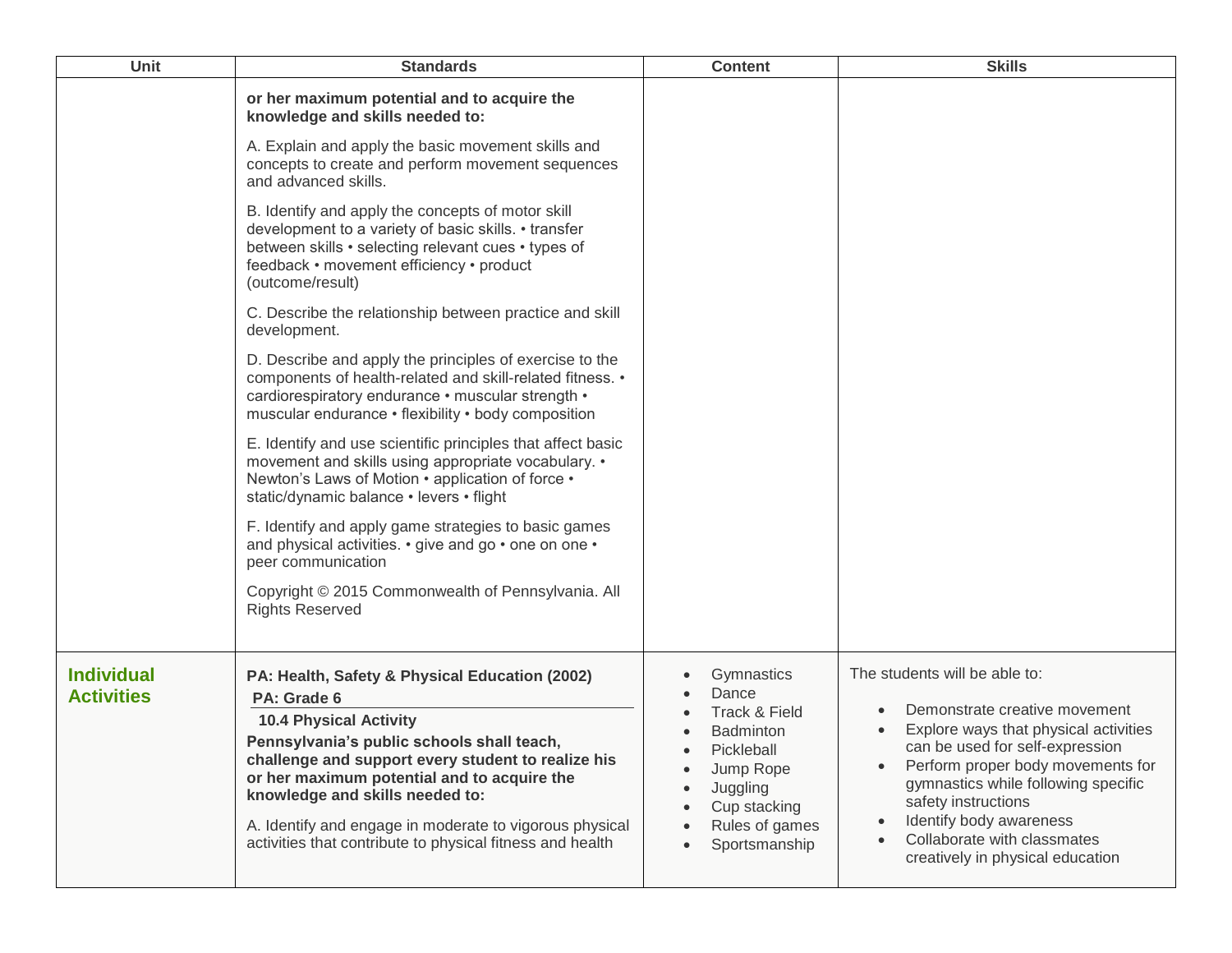| B. Explain the effects of regular participation in<br>Identify rhythm to numerous songs<br>moderate to vigorous physical activities on the body<br>Perform tumbling skills<br>$\bullet$<br>systems.<br>$\circ$<br>Forward Roll<br>D. Describe factors that affect childhood physical<br><b>Backward Roll</b><br>activity preferences. • enjoyment • personal interest •<br>Log Roll<br>social experience • opportunities to learn new activities<br>Egg Roll<br>• parental preference • environment<br>Cartwheel<br>Roundoff<br>E. Identify factors that have an impact on the<br><b>Balance Activities</b><br>$\circ$<br>relationship between regular participation in physical<br><b>Forward Walk</b><br>$\blacksquare$<br>activity and the degree of motor skill improvement. •<br><b>Backward Walk</b><br>success-oriented activities • school-community<br>Kick Walk<br>resources • variety of activities • time on task<br>Airplane<br>F. Identify and describe positive and negative<br><b>Straight Jump</b><br>interactions of group members in physical activities. •<br><b>Jumping Skills</b><br>$\circ$<br>leading • following • teamwork • etiquette • adherence to<br>Toe Touch<br>rules<br>Pike<br>Jumping Jack<br><b>10.5 Movement</b><br>Tuck Jump<br>Pennsylvania's public schools shall teach,<br>Exhibit proper accuracy and control<br>challenge and support every student to realize his<br>while performing the following skills<br>or her maximum potential and to acquire the<br>Striking/Hitting<br>$\circ$<br>knowledge and skills needed to:<br>Jumping<br>$\circ$<br>Running technique<br>$\circ$<br>A. Explain and apply the basic movement skills and<br>Identify game rules and regulations<br>$\bullet$<br>concepts to create and perform movement sequences<br>Recognize and communicate with<br>and advanced skills.<br>teammates/opponents<br>B. Identify and apply the concepts of motor skill<br>Identify defensive/offensive<br>$\bullet$<br>development to a variety of basic skills. • transfer<br>strategies<br>between skills • selecting relevant cues • types of<br>Demonstrate proper hand, eye,<br>feedback • movement efficiency • product<br>implement coordination and spatial<br>(outcome/result)<br>awareness<br>Demonstrate proper techniques for<br>C. Describe the relationship between practice and skill<br>handling implements<br>development.<br>Participate in games following rules<br>E. Identify and use scientific principles that affect basic<br>Demonstrate sportsmanship<br>movement and skills using appropriate vocabulary. •<br>Demonstrate understanding of<br>Newton's Laws of Motion • application of force •<br>defensive and offensive strategies<br>static/dynamic balance • levers • flight | Unit | <b>Standards</b> | <b>Content</b> | <b>Skills</b> |
|--------------------------------------------------------------------------------------------------------------------------------------------------------------------------------------------------------------------------------------------------------------------------------------------------------------------------------------------------------------------------------------------------------------------------------------------------------------------------------------------------------------------------------------------------------------------------------------------------------------------------------------------------------------------------------------------------------------------------------------------------------------------------------------------------------------------------------------------------------------------------------------------------------------------------------------------------------------------------------------------------------------------------------------------------------------------------------------------------------------------------------------------------------------------------------------------------------------------------------------------------------------------------------------------------------------------------------------------------------------------------------------------------------------------------------------------------------------------------------------------------------------------------------------------------------------------------------------------------------------------------------------------------------------------------------------------------------------------------------------------------------------------------------------------------------------------------------------------------------------------------------------------------------------------------------------------------------------------------------------------------------------------------------------------------------------------------------------------------------------------------------------------------------------------------------------------------------------------------------------------------------------------------------------------------------------------------------------------------------------------------------------------------------------------------------------------------------------------------------------------------------------------------------------------------------------------------------------------------------------------------------------------------------------------------------------------------------------------------------------------------------------------------|------|------------------|----------------|---------------|
|                                                                                                                                                                                                                                                                                                                                                                                                                                                                                                                                                                                                                                                                                                                                                                                                                                                                                                                                                                                                                                                                                                                                                                                                                                                                                                                                                                                                                                                                                                                                                                                                                                                                                                                                                                                                                                                                                                                                                                                                                                                                                                                                                                                                                                                                                                                                                                                                                                                                                                                                                                                                                                                                                                                                                                          |      |                  |                |               |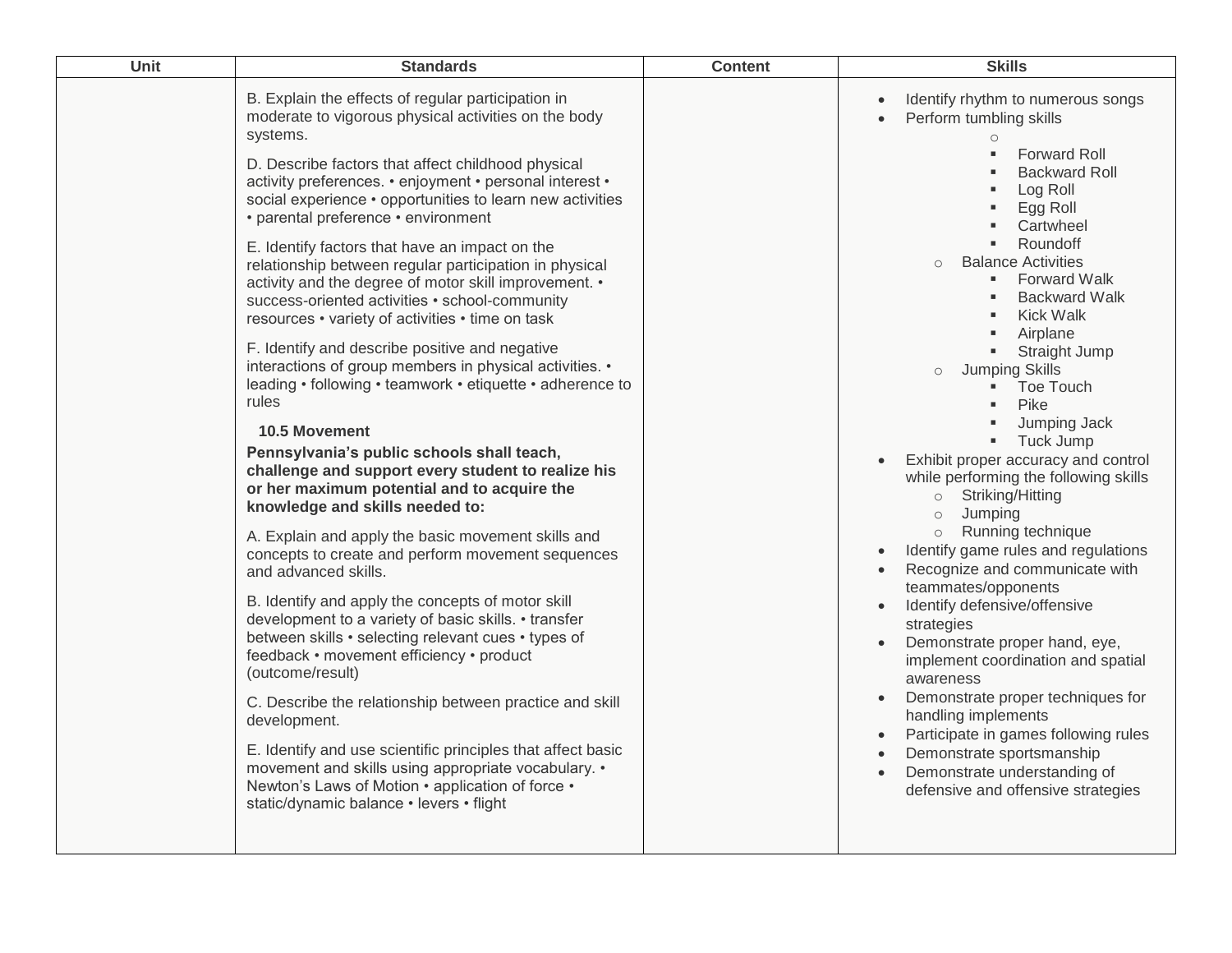| Unit                                                         | <b>Standards</b>                                                                                                                                                                                                                                                                                                                                                                                                                                                                                                                                                                                                                                                                                                                                                                                                                                                                                                                                                                                                                                                                                                                                                                                                                                                                                                                                                                                                                              | <b>Content</b>                                                                   | <b>Skills</b>                                                                                                                                                                                                                                                                                                                                                                                                                                                                                                                                                                                                                                                                                                 |
|--------------------------------------------------------------|-----------------------------------------------------------------------------------------------------------------------------------------------------------------------------------------------------------------------------------------------------------------------------------------------------------------------------------------------------------------------------------------------------------------------------------------------------------------------------------------------------------------------------------------------------------------------------------------------------------------------------------------------------------------------------------------------------------------------------------------------------------------------------------------------------------------------------------------------------------------------------------------------------------------------------------------------------------------------------------------------------------------------------------------------------------------------------------------------------------------------------------------------------------------------------------------------------------------------------------------------------------------------------------------------------------------------------------------------------------------------------------------------------------------------------------------------|----------------------------------------------------------------------------------|---------------------------------------------------------------------------------------------------------------------------------------------------------------------------------------------------------------------------------------------------------------------------------------------------------------------------------------------------------------------------------------------------------------------------------------------------------------------------------------------------------------------------------------------------------------------------------------------------------------------------------------------------------------------------------------------------------------|
|                                                              | F. Identify and apply game strategies to basic games<br>and physical activities. • give and go • one on one •<br>peer communication<br>Copyright © 2015 Commonwealth of Pennsylvania. All<br><b>Rights Reserved</b>                                                                                                                                                                                                                                                                                                                                                                                                                                                                                                                                                                                                                                                                                                                                                                                                                                                                                                                                                                                                                                                                                                                                                                                                                           |                                                                                  |                                                                                                                                                                                                                                                                                                                                                                                                                                                                                                                                                                                                                                                                                                               |
| <b>Fall/Winter</b><br><b>Sports and</b><br><b>Activities</b> | PA: Health, Safety & Physical Education (2002)<br>PA: Grade 6<br><b>10.4 Physical Activity</b><br>Pennsylvania's public schools shall teach,<br>challenge and support every student to realize his<br>or her maximum potential and to acquire the<br>knowledge and skills needed to:<br>A. Identify and engage in moderate to vigorous physical<br>activities that contribute to physical fitness and health<br>B. Explain the effects of regular participation in<br>moderate to vigorous physical activities on the body<br>systems.<br>C. Identify and apply ways to monitor and assess the<br>body's response to moderate to vigorous physical<br>activity. • heart rate monitoring • checking blood<br>pressure • fitness assessment<br>D. Describe factors that affect childhood physical<br>activity preferences. • enjoyment • personal interest •<br>social experience • opportunities to learn new activities<br>• parental preference • environment<br>E. Identify factors that have an impact on the<br>relationship between regular participation in physical<br>activity and the degree of motor skill improvement. •<br>success-oriented activities • school-community<br>resources • variety of activities • time on task<br>F. Identify and describe positive and negative<br>interactions of group members in physical activities. •<br>leading • following • teamwork • etiquette • adherence to<br>rules<br>10.5 Movement | Football<br>Soccer<br>Hockey<br>Tennis<br>Rules of the<br>games<br>Sportsmanship | Students will be able to:<br>Ability to exhibit proper accuracy and<br>control while performing the following<br>skills<br>Throwing<br>$\circ$<br>Catching<br>$\circ$<br><b>Passing Skills</b><br>$\circ$<br>Setting<br>$\circ$<br>Striking<br>$\circ$<br>Jumping<br>$\circ$<br><b>Kicking Skills</b><br>Running<br>$\circ$<br>Identify game rules and regulations<br>Recognize and communicate with<br>teammates/opponents<br>Identify defensive/offensive<br>strategies<br>Demonstrate proper hand, eye, foot<br>coordination and spatial awareness<br>Participate in games following rules<br>$\bullet$<br>Demonstrate sportsmanship<br>Demonstrate understanding of<br>defensive and offensive strategies |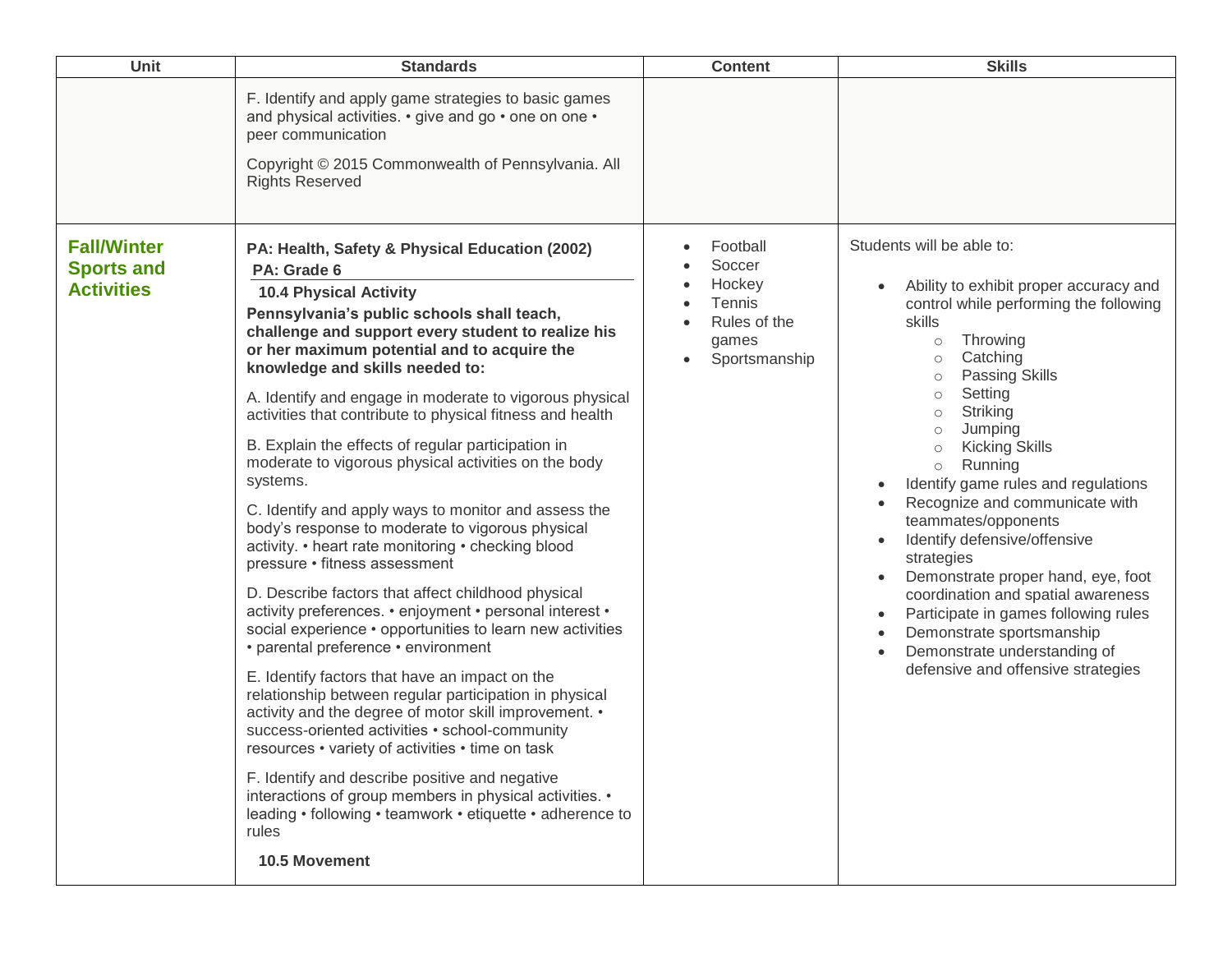| Unit                                                           | <b>Standards</b>                                                                                                                                                                                                                                                                                                                                                                                             | <b>Content</b>                                                                                                                                            | <b>Skills</b>                                                                                                                                                                                                                                                                                                             |
|----------------------------------------------------------------|--------------------------------------------------------------------------------------------------------------------------------------------------------------------------------------------------------------------------------------------------------------------------------------------------------------------------------------------------------------------------------------------------------------|-----------------------------------------------------------------------------------------------------------------------------------------------------------|---------------------------------------------------------------------------------------------------------------------------------------------------------------------------------------------------------------------------------------------------------------------------------------------------------------------------|
|                                                                | Pennsylvania's public schools shall teach,<br>challenge and support every student to realize his<br>or her maximum potential and to acquire the<br>knowledge and skills needed to:                                                                                                                                                                                                                           |                                                                                                                                                           |                                                                                                                                                                                                                                                                                                                           |
|                                                                | A. Explain and apply the basic movement skills and<br>concepts to create and perform movement sequences<br>and advanced skills.                                                                                                                                                                                                                                                                              |                                                                                                                                                           |                                                                                                                                                                                                                                                                                                                           |
|                                                                | B. Identify and apply the concepts of motor skill<br>development to a variety of basic skills. • transfer<br>between skills • selecting relevant cues • types of<br>feedback • movement efficiency • product<br>(outcome/result)                                                                                                                                                                             |                                                                                                                                                           |                                                                                                                                                                                                                                                                                                                           |
|                                                                | C. Describe the relationship between practice and skill<br>development.                                                                                                                                                                                                                                                                                                                                      |                                                                                                                                                           |                                                                                                                                                                                                                                                                                                                           |
|                                                                | D. Describe and apply the principles of exercise to the<br>components of health-related and skill-related fitness. •<br>cardiorespiratory endurance · muscular strength ·<br>muscular endurance • flexibility • body composition                                                                                                                                                                             |                                                                                                                                                           |                                                                                                                                                                                                                                                                                                                           |
|                                                                | E. Identify and use scientific principles that affect basic<br>movement and skills using appropriate vocabulary. •<br>Newton's Laws of Motion • application of force •<br>static/dynamic balance · levers · flight                                                                                                                                                                                           |                                                                                                                                                           |                                                                                                                                                                                                                                                                                                                           |
|                                                                | Copyright © 2015 Commonwealth of Pennsylvania. All<br><b>Rights Reserved</b>                                                                                                                                                                                                                                                                                                                                 |                                                                                                                                                           |                                                                                                                                                                                                                                                                                                                           |
| <b>Winter/Spring</b><br><b>Sports and</b><br><b>Activities</b> | PA: Health, Safety & Physical Education (2002)<br>PA: Grade 6<br><b>10.4 Physical Activity</b><br>Pennsylvania's public schools shall teach,<br>challenge and support every student to realize his<br>or her maximum potential and to acquire the<br>knowledge and skills needed to:<br>A. Identify and engage in moderate to vigorous physical<br>activities that contribute to physical fitness and health | <b>Basketball</b><br>Hockey<br><b>Badminton</b><br>Pickleball<br><b>Baseball</b><br>Softball<br>Track & Field<br>Rules of the<br>games<br>Game strategies | Students will be able to:<br>Ability to exhibit proper accuracy and<br>control while performing the following<br>skills<br>Throwing/Pitching<br>$\circ$<br>Catching<br>О<br>Shooting<br>$\circ$<br>Striking/Hitting<br>$\circ$<br>Serving<br>$\circ$<br>Dribbling<br>$\circ$<br>Passing<br>$\circ$<br>Fielding<br>$\circ$ |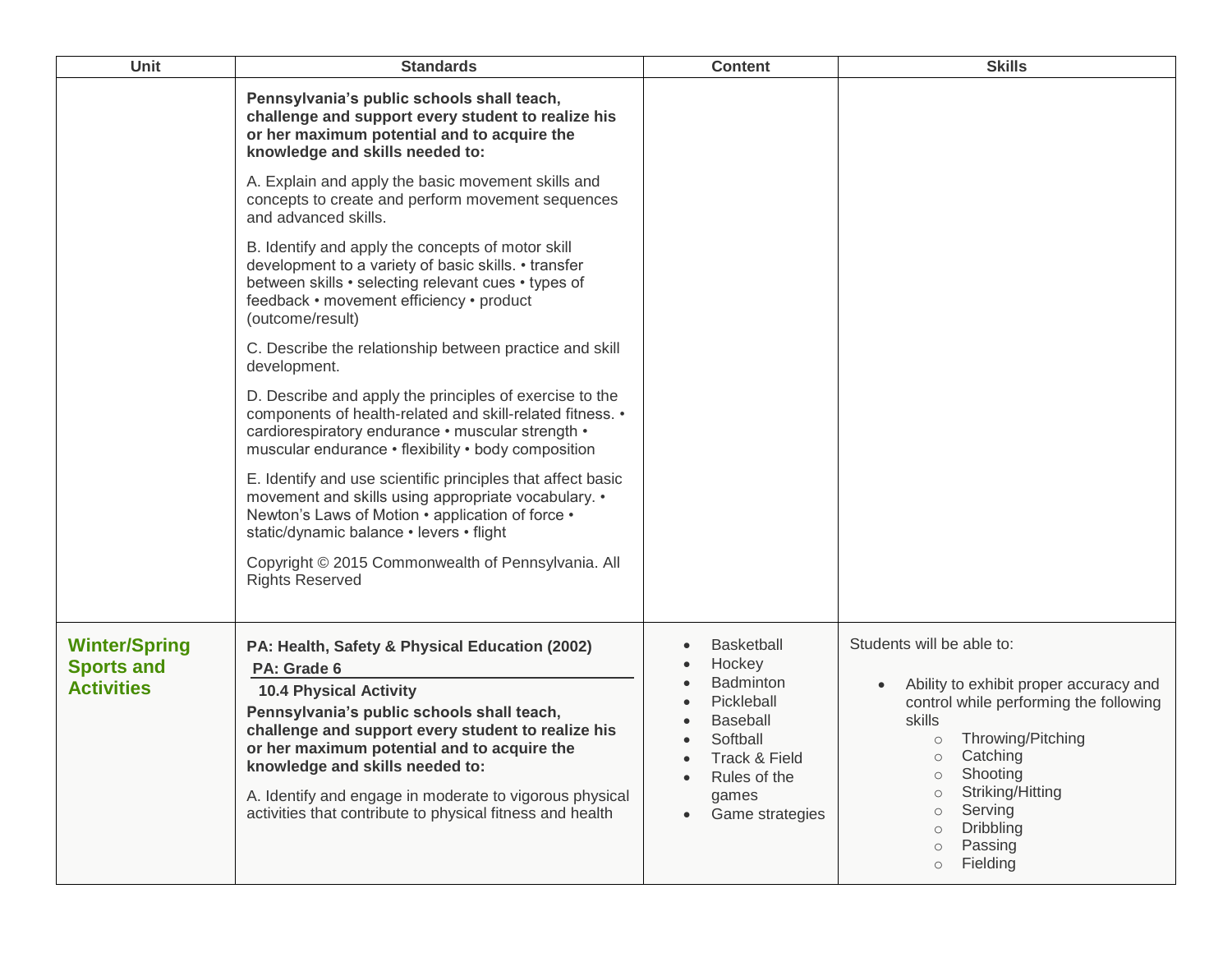| Unit | <b>Standards</b>                                                                                                                                                                                                                                                                                                                                                                                                                                                                                                                                                                                                                                           | <b>Content</b> | <b>Skills</b>                                                                                                                                                                                                                                                                                                                                                                                                                |
|------|------------------------------------------------------------------------------------------------------------------------------------------------------------------------------------------------------------------------------------------------------------------------------------------------------------------------------------------------------------------------------------------------------------------------------------------------------------------------------------------------------------------------------------------------------------------------------------------------------------------------------------------------------------|----------------|------------------------------------------------------------------------------------------------------------------------------------------------------------------------------------------------------------------------------------------------------------------------------------------------------------------------------------------------------------------------------------------------------------------------------|
|      | B. Explain the effects of regular participation in<br>moderate to vigorous physical activities on the body<br>systems.<br>C. Identify and apply ways to monitor and assess the<br>body's response to moderate to vigorous physical<br>activity. • heart rate monitoring • checking blood<br>pressure • fitness assessment<br>D. Describe factors that affect childhood physical<br>activity preferences. • enjoyment • personal interest •<br>social experience • opportunities to learn new activities<br>• parental preference • environment<br>E. Identify factors that have an impact on the<br>relationship between regular participation in physical |                | Jumping<br>$\circ$<br>Running technique<br>$\circ$<br>Identify game rules and regulations<br>Recognize and communicate with<br>teammates/opponents<br>Identify and demonstrate<br>understanding of defensive/offensive<br>strategies<br>Demonstrate proper hand, eye,<br>implement coordination and spatial<br>awareness<br>Demonstrate proper techniques for<br>handling implements<br>Participate in games following rules |
|      | activity and the degree of motor skill improvement. •<br>success-oriented activities • school-community<br>resources • variety of activities • time on task                                                                                                                                                                                                                                                                                                                                                                                                                                                                                                |                | Demonstrate sportsmanship                                                                                                                                                                                                                                                                                                                                                                                                    |
|      | F. Identify and describe positive and negative<br>interactions of group members in physical activities. •<br>leading • following • teamwork • etiquette • adherence to<br>rules                                                                                                                                                                                                                                                                                                                                                                                                                                                                            |                |                                                                                                                                                                                                                                                                                                                                                                                                                              |
|      | <b>10.5 Movement</b><br>Pennsylvania's public schools shall teach,<br>challenge and support every student to realize his<br>or her maximum potential and to acquire the<br>knowledge and skills needed to:                                                                                                                                                                                                                                                                                                                                                                                                                                                 |                |                                                                                                                                                                                                                                                                                                                                                                                                                              |
|      | A. Explain and apply the basic movement skills and<br>concepts to create and perform movement sequences<br>and advanced skills.                                                                                                                                                                                                                                                                                                                                                                                                                                                                                                                            |                |                                                                                                                                                                                                                                                                                                                                                                                                                              |
|      | B. Identify and apply the concepts of motor skill<br>development to a variety of basic skills. • transfer<br>between skills • selecting relevant cues • types of<br>feedback • movement efficiency • product<br>(outcome/result)                                                                                                                                                                                                                                                                                                                                                                                                                           |                |                                                                                                                                                                                                                                                                                                                                                                                                                              |
|      | C. Describe the relationship between practice and skill<br>development.                                                                                                                                                                                                                                                                                                                                                                                                                                                                                                                                                                                    |                |                                                                                                                                                                                                                                                                                                                                                                                                                              |
|      | D. Describe and apply the principles of exercise to the<br>components of health-related and skill-related fitness. •                                                                                                                                                                                                                                                                                                                                                                                                                                                                                                                                       |                |                                                                                                                                                                                                                                                                                                                                                                                                                              |